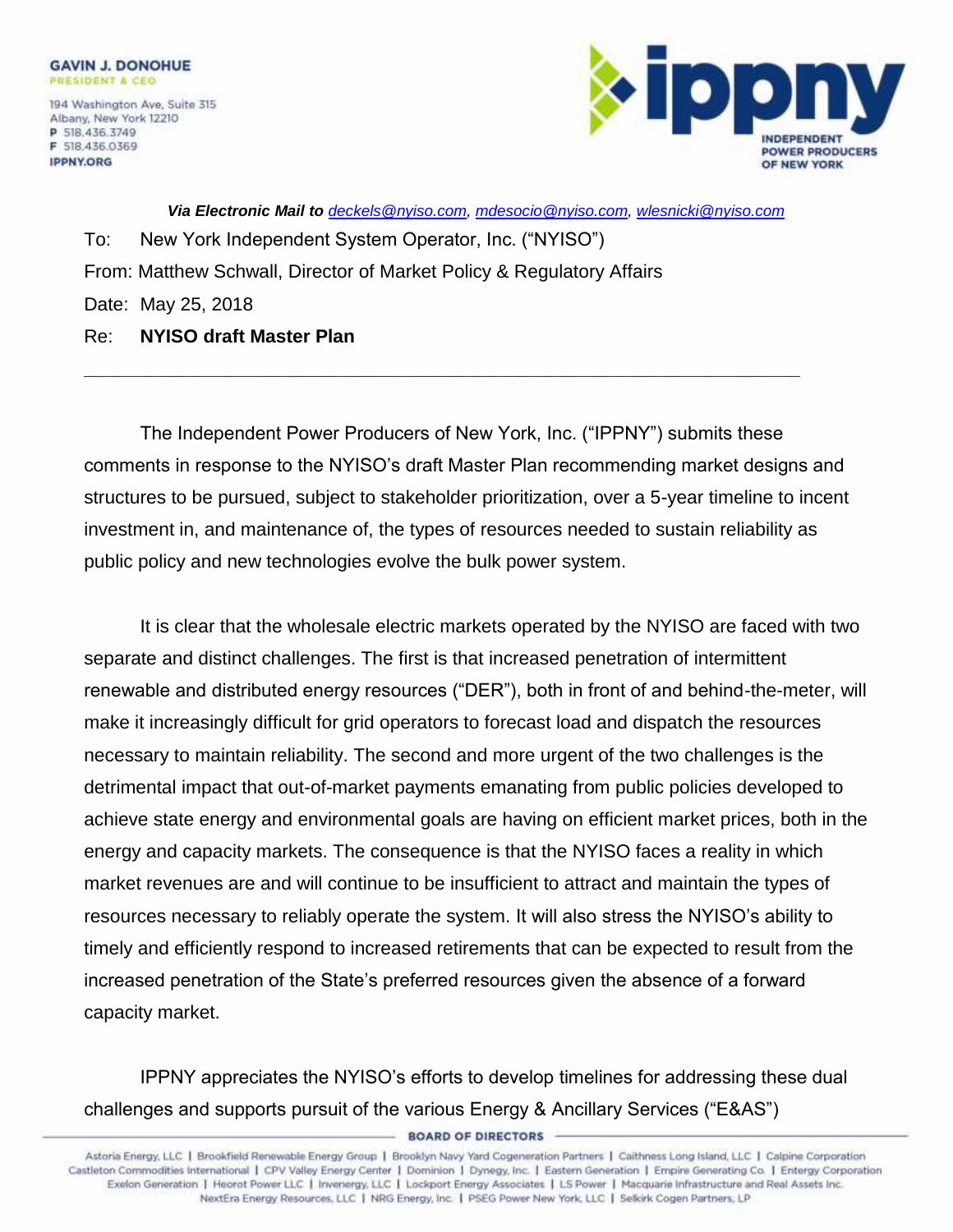enhancements outlined in the Master Plan. Compensating resources that support reliability by clearly defining the specific attributes that are desired and then allowing any resource capable of providing those attributes to do so using a competitive market-based mechanism is not only good market design but is also a quintessential NYISO responsibility. Nonetheless, IPPNY impresses upon the NYISO the importance of expeditiously addressing the issue of price suppression in the marketplace that is the result of the numerous out-of-market compensation payments noted in more detail below.

## **I. Background**

 $\overline{a}$ 

Although NYISO operators have been able to take its own out-of-merit dispatch actions with existing traditional resources to ensure the intermittency of renewables and DER do not threaten reliability, such actions reflect the inability of the NYISO's competitive market to properly price reliability needs. The result is artificially lower clearing prices which, eventually, will lead to existing traditional resources reaching a point at which retirement options need to be seriously considered.<sup>1</sup> At such point, intermittency may present a significant challenge to New York grid operators because the wrong resources are being retired. This in turn may require additional out-of-market activities, sending the market into the "death spiral".

The threat of public policy encroachment on the wholesale market is immediate. In March of this year, New York State entered into Renewable Energy Credit ("REC") contracts valued at \$1.4 billion for 1,400 MW of Tier 1 large-scale renewables – nearly double the quantity of renewables built since 2005 and the single largest award for renewables by a state in U.S. history. One month later a second round of solicitations was issued for roughly 700 MW of additional large-scale renewables projects, with the potential for a third round by the end of 2018. Governor Andrew M. Cuomo has further committed New York to 2,400 MW of offshore wind by 2030, with the first 400 MW solicitation in 2018 and a second 400 MW solicitation in

<sup>&</sup>lt;sup>1</sup> 2017 State of the Market Report for the New York ISO Markets at 60-63. [http://www.nyiso.com/public/webdocs/markets\\_operations/documents/Studies\\_and\\_Reports/Reports/Market\\_Mo](http://www.nyiso.com/public/webdocs/markets_operations/documents/Studies_and_Reports/Reports/Market_Monitoring_Unit_Reports/2017/NYISO-2017-SOM-Report-5-07-2018_final.pdf) [nitoring\\_Unit\\_Reports/2017/NYISO-2017-SOM-Report-5-07-2018\\_final.pdf](http://www.nyiso.com/public/webdocs/markets_operations/documents/Studies_and_Reports/Reports/Market_Monitoring_Unit_Reports/2017/NYISO-2017-SOM-Report-5-07-2018_final.pdf)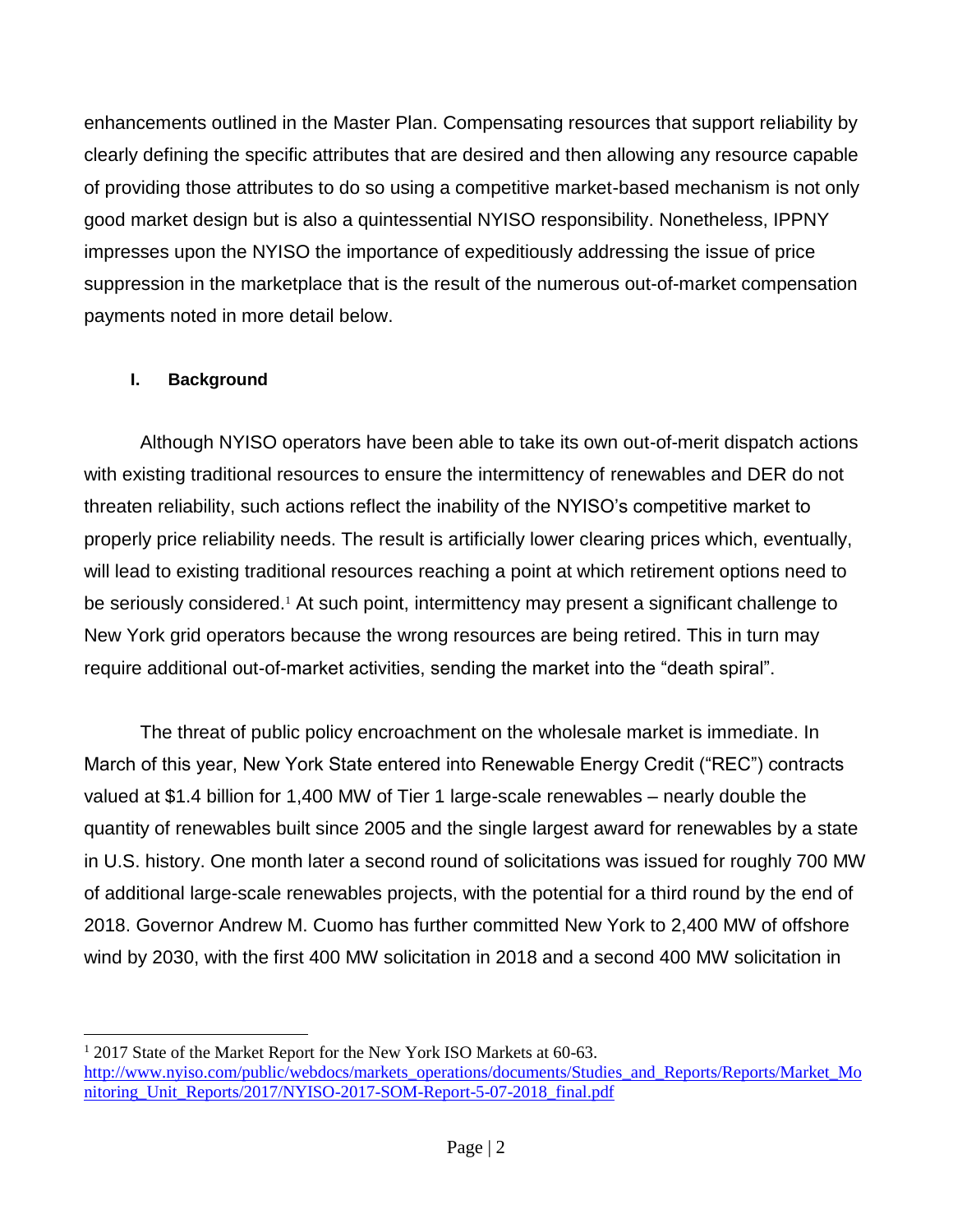2019, an energy storage goal of 1,500 MW by 2025, and seeks to value the emissions attributes of distributed resources in the Value of DER proceeding.

All of this is outside of the NYISO competitive market, is not in response to competitive market signals, and requires the NYISO to react with out of merit dispatch actions to ensure reliability. Therefore, actions need to be taken immediately to ensure that proper price signals are provided by the NYISO competitive markets to ensure reliability. Actions related to the capacity market need to be pursued in parallel with carbon pricing (and regardless of whether carbon pricing is implemented or not) because price signals in the market already do not support investments while out-of-market investments continue unabated.

## **II. NYISO Must Continue to Work Towards Incorporating a Carbon Price into the Wholesale Energy Market but Cannot Wait to Reform Capacity Markets**

The Master Plan contemplates a carbon pricing deployment date of 2022. It's safe to assume that by 2022 thousands of MW of "State sponsored" resources will already have entered into contracts for out-of-market payments. Though the resources receiving Tier 1 REC contracts will not immediately result in suppressed market prices, market-based investments (i.e., investments that do not receive these payments from outside the NYISO competitive market) are paralyzed and cannot move forward because of this competitive disadvantage. Assuming that New York State continues entering into contracts at its current pace without changes to the capacity markets and buy-side mitigation, and absent possible adjustments to account for a potential future cost of carbon in the market, which the state has indicated it does not intend to do at this time,<sup>2</sup> nothing of the market will be left for purely merchant suppliers to compete in. Moreover, few decisions will be left for consumers as well because all the resource decisions will have been made for them. Ultimately, the NYISO's competitive market will become irrelevant and unnecessary.

 $2$  At the May 21, 2018 Integrating Public Policy Task Force meeting, the New York State Energy Research and Development Authority ("NYSERDA") read a statement into the record indicating that it has considered but is not recommending any changes to the Tier 1 REC contract structure at this time. [http://www.nyiso.com/public/webdocs/markets\\_operations/committees/bic\\_miwg\\_ipptf/meeting\\_materials/2018-](http://www.nyiso.com/public/webdocs/markets_operations/committees/bic_miwg_ipptf/meeting_materials/2018-05-21/052118%20ipptf%20nyserda%20statement.pdf) [05-21/052118%20ipptf%20nyserda%20statement.pdf](http://www.nyiso.com/public/webdocs/markets_operations/committees/bic_miwg_ipptf/meeting_materials/2018-05-21/052118%20ipptf%20nyserda%20statement.pdf)

 $\overline{a}$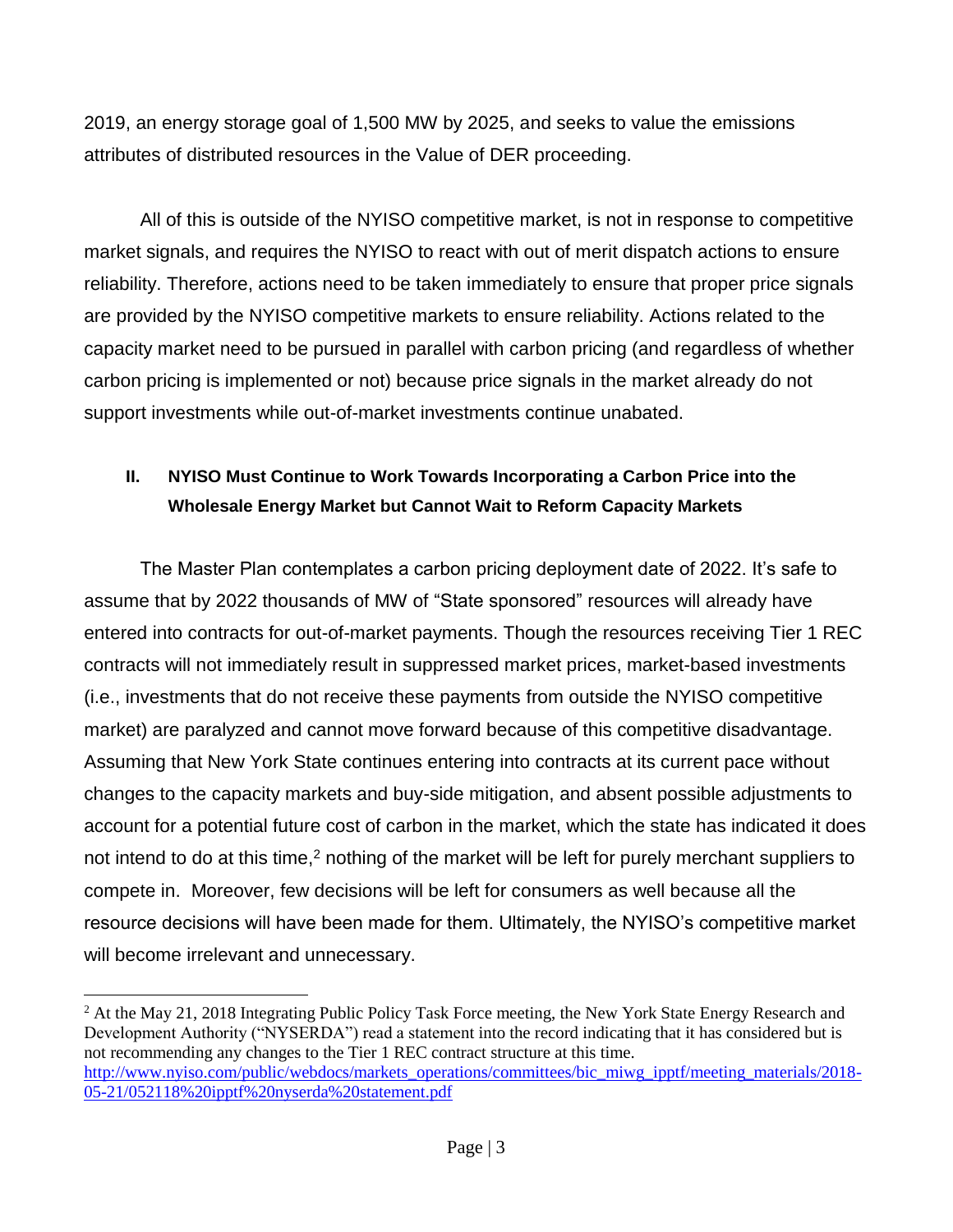IPPNY recognizes that the NYISO is resource limited, and that garnering stakeholder consensus on carbon pricing and capacity market improvements, followed by proposing a market design, filing with the Federal Energy Regulatory Commission ("FERC") and developing the functional requirements for implementation, will take time. However, IPPNY members are quite concerned that the plan calls for implementation to be delayed until 2022, a five-year development effort, from the original implementation date of 2020 that was initially described by NYISO President & CEO Brad Jones. The NYISO has failed to explain why, if a proposal is submitted to FERC in 2019, as is contemplated in the Master Plan, it requires waiting until 2022 to implement the proposal. This is especially troubling given that the currently proposed design builds upon the NYISO's existing market structure. Moreover, continued state selection of specific resources for participation in the NYISO administered wholesale markets stifles competition by distorting market signals and driving away the very market driven investment the NYISO seeks to attract with the proposed enhancements to its markets. This must be dealt with by immediately implementing carbon pricing and correcting the flaws in the capacity market.

As we stated in a variety of settings, IPPNY is supportive of pricing carbon in the market because it would minimize out-of-market payments to specific resources by valuing carbon emissions in a manner that is efficient, cost-effective, non-discriminatory, and aligns well with the market construct employed at the retail level. It would reduce carbon emissions from the entire generation portfolio and provide market signals for existing facilities to make efficiency improvements that reduce their emissions of carbon per megawatt hour below their historical emissions levels.

The NYISO has stated that continued work on carbon pricing in 2019 will be contingent upon stakeholder prioritization in the 2019 Project Prioritization and Budgeting Process. If the carbon pricing project receives a sufficient level of stakeholder support in the Project Prioritization and Budgeting Process and is budgeted for in 2019, the joint team of NYISO, DPS and NYSERDA staff unilaterally decide in Q4 2018 that a carbon pricing proposal cannot be developed, the NYISO will not be alleviated of its responsibility to address the price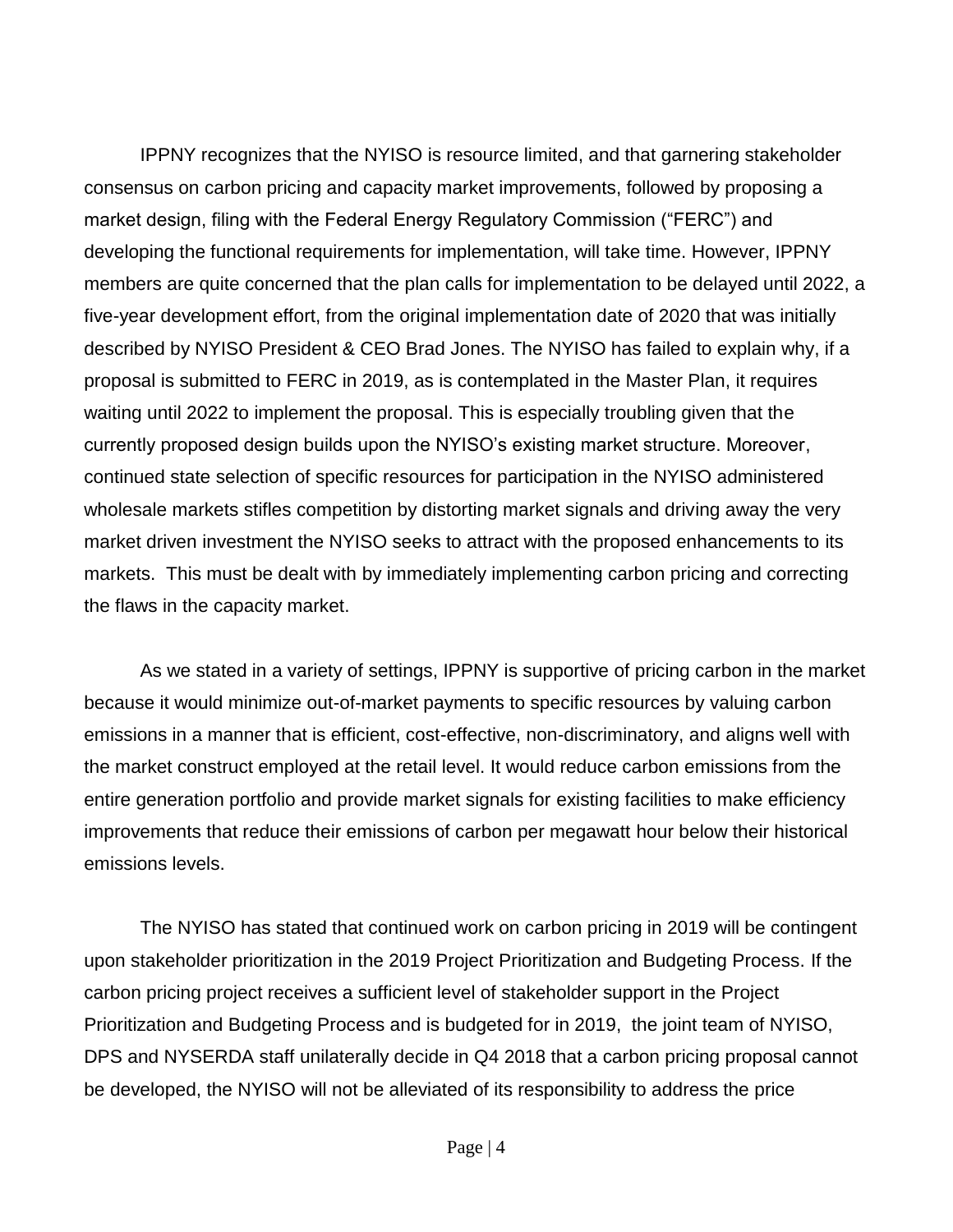suppressive impact of state public policies on the market, the specter of which will not abate. Rather, the NYISO will still be obliged to pursue enhancements to its capacity market design, as discussed below. Moreover, considering the above, the urgency of FERC action on IPPNY's long standing buyer-side market power mitigation protest (Docket No. EL13-62-002) becomes more acute with each passing day.

## **III. NYISO Must Adopt a Forward Capacity Market**

IPPNY understands that the NYISO is proposing to solve existing and future "missing money" problems resulting from low and zero energy prices by better valuing highly flexible resources with improved E&AS payments. While bolstering E&AS revenues is necessary, these tweaks alone will not be sufficient to make up for the revenue shortfall new and existing suppliers will experience as state public policies increase intermittency and suppress prices. The riskier the market becomes due to regulatory uncertainty and state actions that can almost immediately undercut any merchant investment, the more investors will look for price certainty through out-of-market contracts with longer lock-in periods. Accordingly, regardless of whether carbon pricing is implemented, the NYISO must pursue a forward capacity market.

There is a direct relationship between the level of state interference in the market and the need for price protection that comes with a long commitment period. But unlike our neighbors who are able to address resource planning through forward capacity markets, and contrary to the findings in the Master Plan that the NYISO's existing monthly capacity market is "well suited to keep up with the challenges and opportunities facing the grid,"<sup>3</sup> monthly auctions are too uncertain not resource adequacy processes, they are merely balancing markets. Balancing markets are insufficient for investors to commit resources especially when there exists significant amounts of out-of-market activity. The inability of investors to make proper investment and planning decisions because of the uncertainty of the monthly market is rendering the NYISO market. irrelevant. Having a forward capacity market would provide

 $\overline{a}$ <sup>3</sup> NYISO Master Plan at 6.

[http://www.nyiso.com/public/webdocs/markets\\_operations/committees/bic\\_miwg/meeting\\_materials/2018-05-](http://www.nyiso.com/public/webdocs/markets_operations/committees/bic_miwg/meeting_materials/2018-05-15/Master%20Plan%20Draft.pdf) [15/Master%20Plan%20Draft.pdf](http://www.nyiso.com/public/webdocs/markets_operations/committees/bic_miwg/meeting_materials/2018-05-15/Master%20Plan%20Draft.pdf)